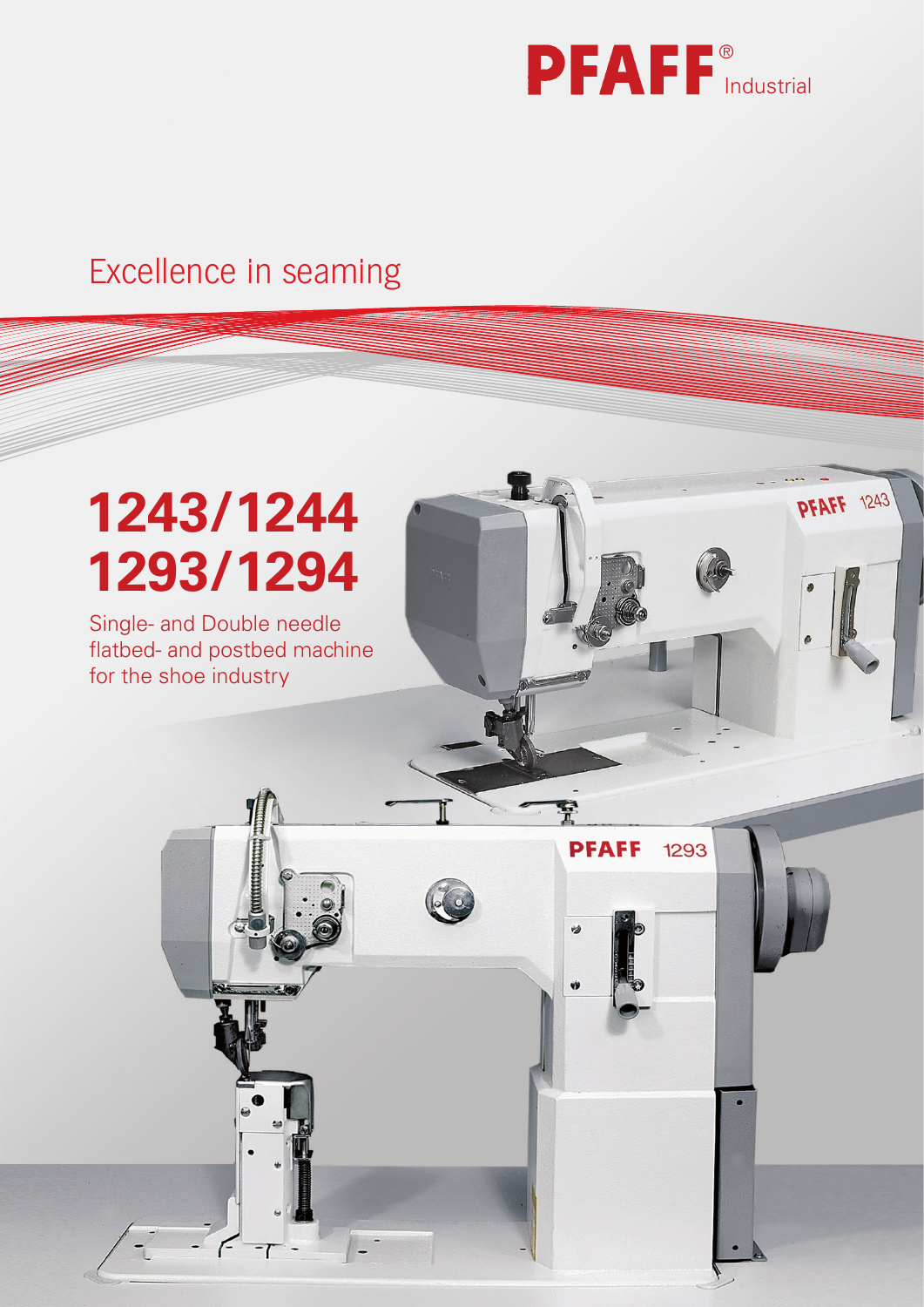# **PFAFF 1243, 1244, 1293, 1294**

## Area of applications:

For sewing shoe uppers and other leather articles made from medium-heavy to heavy materials.

### Features:

- Very good seam quality when sewing rope-stitch, ornamental and assembly seams
- Drop feed and retractable roller presser with direct drive. The roller presser drive guarantees problem-free topstitching of seam intersections without any change of stitch length (subclass -4/01).
- Constant stitch length, even when sewing over thick spots
- Superb stitch formation by optimum kinematics and bobbin-case opener
- Proven, positive power transmission by toothed belt drive
- The large vertical hook with 60% more thread capacity reduces the number of bobbin changes
- Hook protected by an easy-to-operate overload clutch incorporated in the machine as standard
- Automatic hook lubrication on PFAFF 1243 and PFAFF 1244
- Easy-to-set, infinitely variable stitch length
- Built-in bobbin winder within operator's view
- During reverse sewing, the roller presser drive is pneumatically disengaged.
- Easy maintenance
- Similarity of parts throughout the entire series



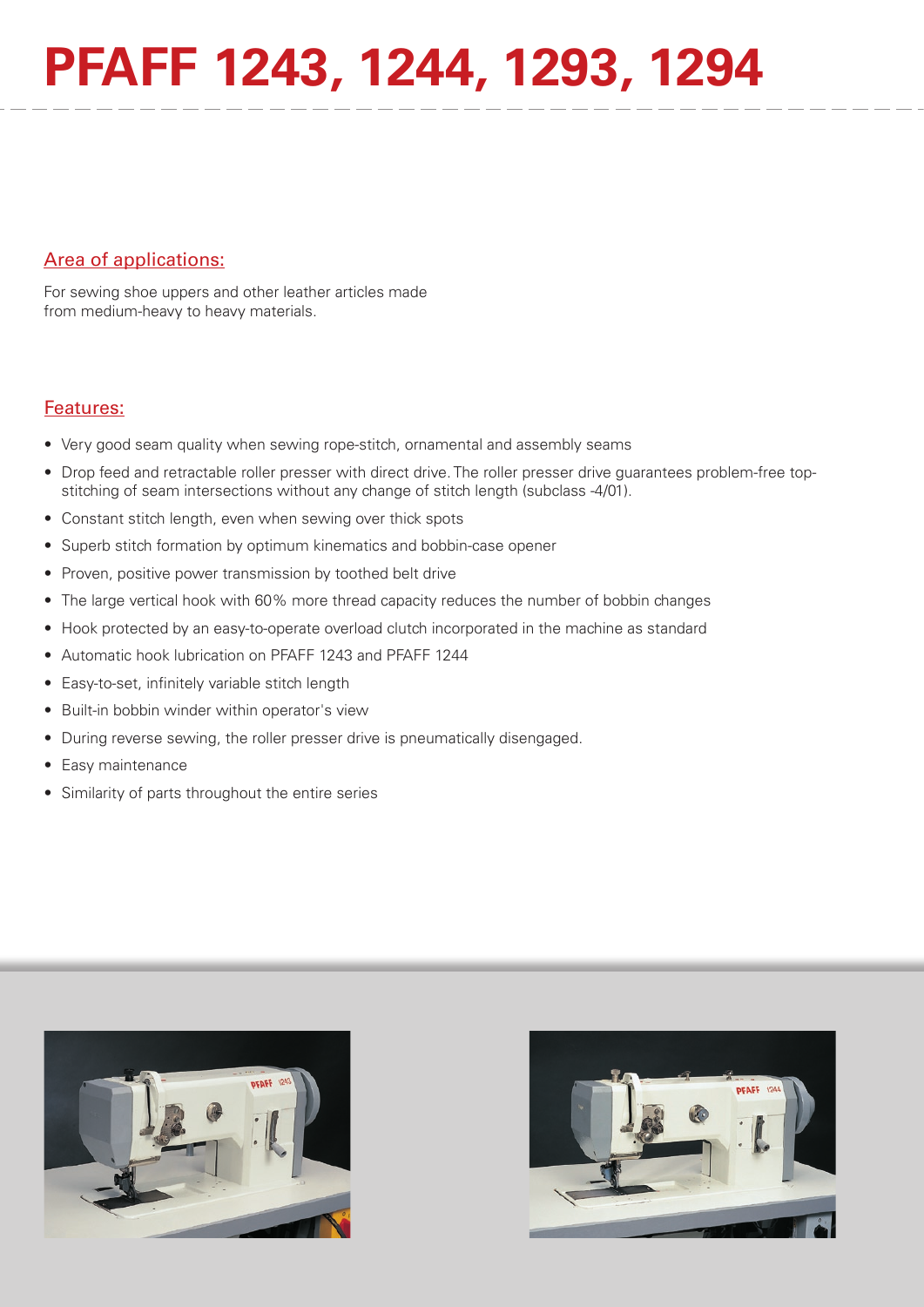| Type | Class | Version       |       | $\mathsf{mm}$<br>怀 | 千<br>$\circ\bullet\odot$ | $\bigcirc$ | O         | И<br>$\bigvee$      | $\frac{1}{2}$<br>7 <u>74</u> 777 | $\gtrsim_{\sf mmK}$      |
|------|-------|---------------|-------|--------------------|--------------------------|------------|-----------|---------------------|----------------------------------|--------------------------|
|      |       |               |       |                    |                          |            | $-911/97$ |                     | $-900/56$                        |                          |
| ŝ    | 1243  | $\mathsf{CL}$ | 2,100 | 8.0                | $\bullet$                | ●          | $\circ$   | $\circ$             | $\circ$                          |                          |
| 69   | 1244  | CL            | 2,100 | 8.0                | $\bullet$                | $\bullet$  | $\circ$   | $\circlearrowright$ | $\circ$                          | $2.4*$                   |
| ê.   | 1293  | CL            | 2,100 | 6.0                | $\bullet$                | $\bullet$  | $\circ$   | $\circ$             | $\circlearrowright$              | $\overline{\phantom{a}}$ |
|      |       | DL            | 1,400 | 6.0                | $\bullet$                | $\bullet$  |           |                     |                                  |                          |
| 88   | 1294  | CL            | 2,100 | $6.0\,$            | $\bullet$                | $\bullet$  | $\circ$   | $\circ$             | $\circ$                          | $2.0; 2.4*$              |
|      |       | $\mathsf{DL}$ | 1,400 | $6.0\,$            | $\bullet$                |            |           |                     |                                  | $2.4*$                   |

#### Remarks:

CL For medium heavy materials, threads up to 15/3-ply synth., needle size Nm 110 to 140

DL For heavy materials, threads up to 8/3-ply synth., needle size Nm 160 to 200

-900/56 Thread trimmer solenoid-controlled

-911/97 Automatic backtacking mechanism with additional quickbutton on machine head for backtack inside seams and automatic roller presser lifter.





\* further on request